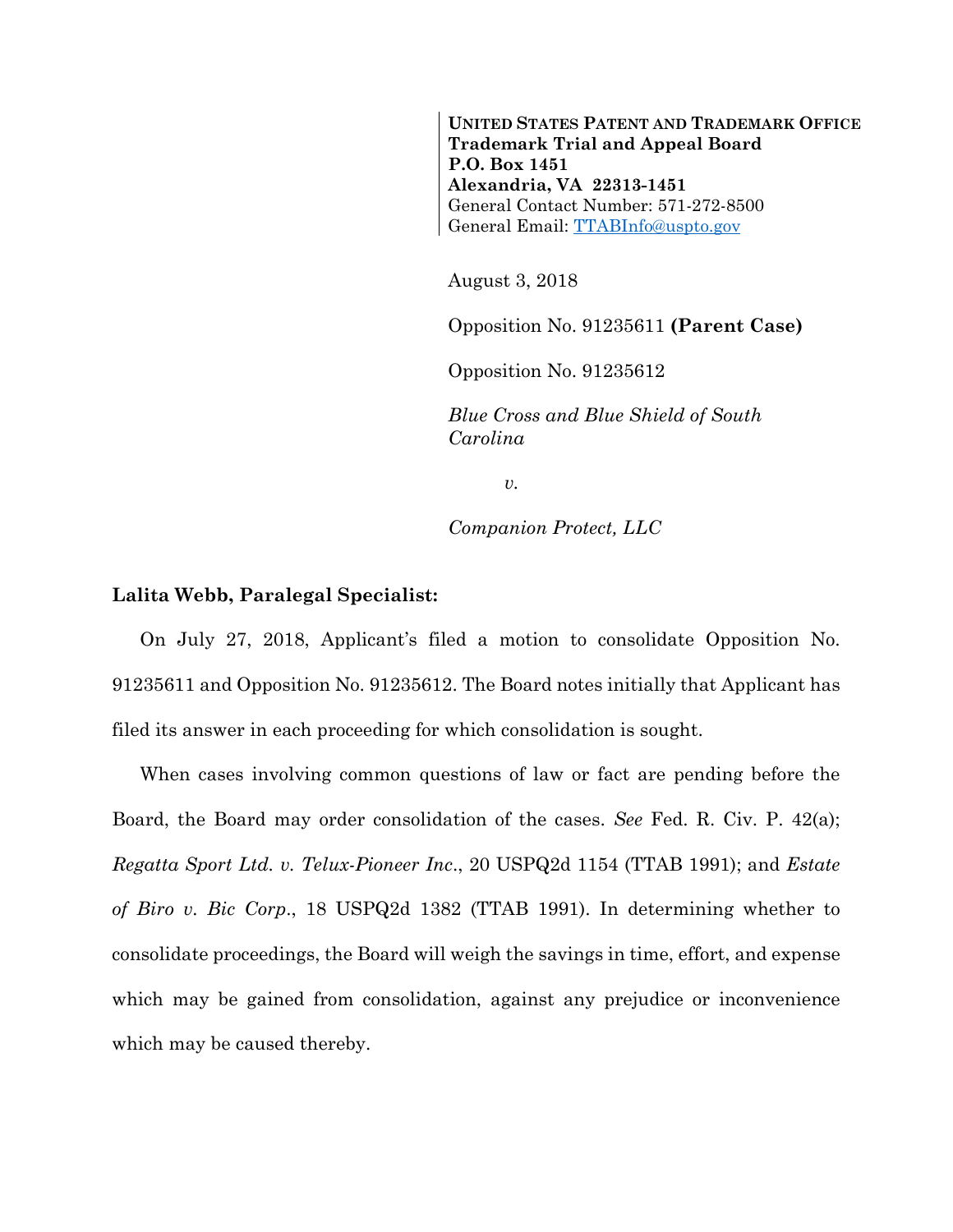Opposition Nos. 91235611 and 91235612

l

Consolidation is discretionary with the Board, and may be ordered upon motion granted by the Board, or upon stipulation of the parties approved by the Board, or upon the Board's own initiative. *See, e.g.*, *Hilson Research Inc. v. Society for Human Resource Management*, 27 USPQ2d 1423 (TTAB 1993).

The parties to these proceedings are identical, and the issues are similar or related. Accordingly, the motion to consolidate is granted. Opposition No. 91235611 and Opposition No. 91235612 are hereby consolidated and may be presented on the same record and briefs. *See Hilson Research Inc. v. Society for Human Resource Management*, *supra*; and *Helene Curtis Industries Inc. v. Suave Shoe Corp.*, 13 USPQ2d 1618 (TTAB 1989).

The Board file will be maintained in Opposition No. **91235611** as the "parent case." From this point on, only a single copy of all motions and submissions should be filed, and each submission should be filed in the parent case only, but caption all consolidated proceeding numbers, listing and identifying the "parent case" first.1

Despite being consolidated, each proceeding retains its separate character and requires entry of a separate judgment. The decision on the consolidated cases shall take into account any differences in the issues raised by the respective pleadings; a copy of the decision shall be placed in each proceeding file.

<sup>&</sup>lt;sup>1</sup> The parties should promptly inform the Board of any other Board proceedings or related cases within the meaning of Fed. R. Civ. P. 42, so that the Board can consider whether further consolidation is appropriate.